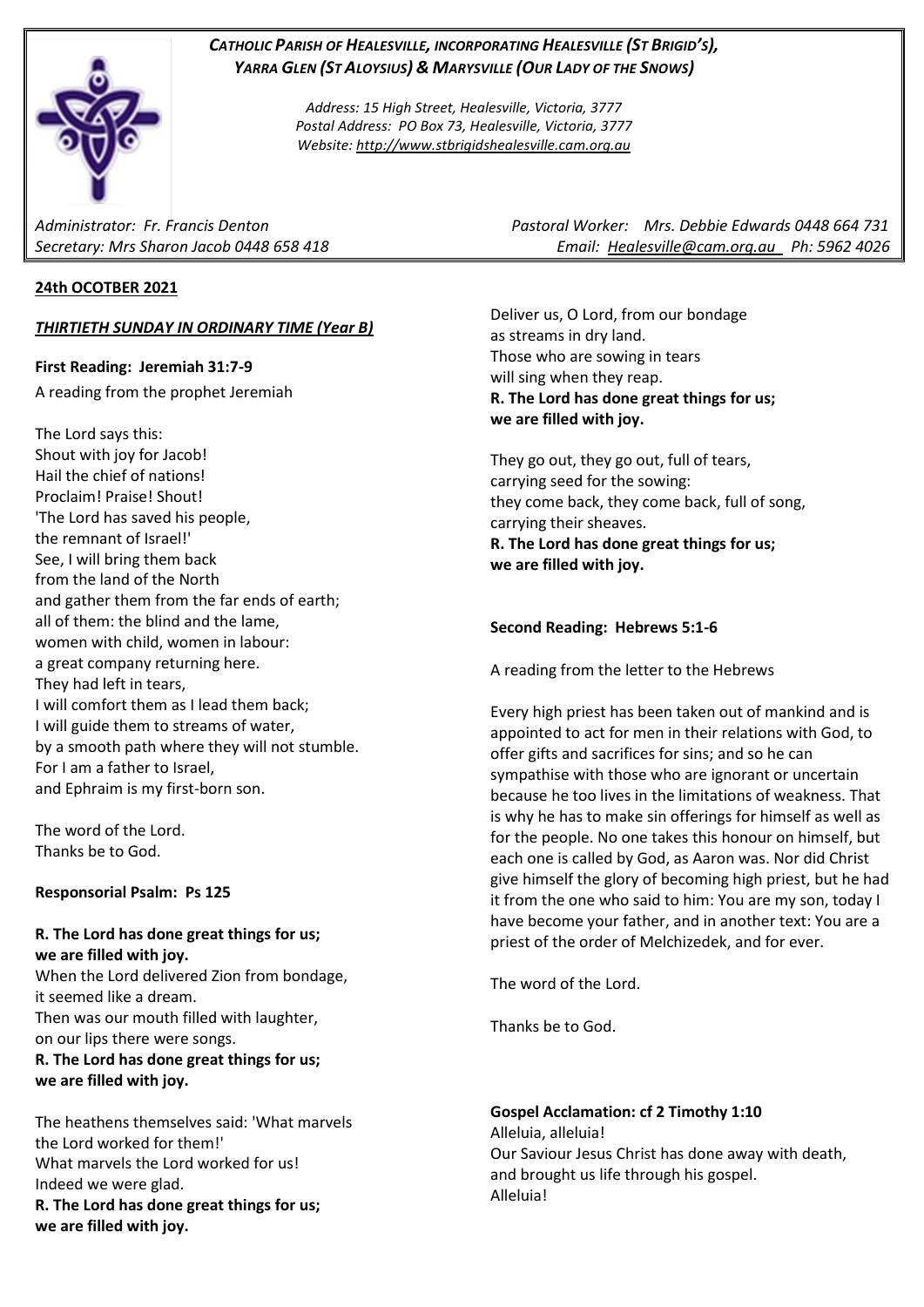## **Gospel: Mark 10:46-52**

A reading from the holy Gospel according to Mark

As Jesus left Jericho with his disciples and a large crowd, Bartimaeus (that is, the son of Timaeus), a blind beggar, was sitting at the side of the road. When he heard that it was Jesus of Nazareth, he began to shout and to say, 'Son of David, Jesus, have pity on me.' And many of them scolded him and told him to keep quiet, but he only shouted all the louder, 'Son of David, have pity on me.' Jesus stopped and said, 'Call him here.' So they called the blind man. 'Courage,' they said 'get up; he is calling you.' So throwing off his cloak, he jumped up and went to Jesus. Then Jesus spoke, 'What do you want me to do for you?' 'Rabbuni,' the blind man said to him 'Master, let me see again.' Jesus said to him, 'Go; your faith has saved you.' And immediately his sight returned and he followed him along the road.

The Gospel of the Lord.

Praise to you, Lord Jesus Christ.

**AN ACT OF SPIRITUAL COMMUNION My Jesus, I believe that You are present in the Most Holy Sacrament. I love You above all things, and I desire to receive You into my soul. Since I cannot at this moment receive You sacramentally, come at least spiritually into my heart. I embrace You as if You were already there and unite myself wholly to You. Never permit me to be separated from You.**

**Amen.**



The Parish office is closed during lockdown. Staff are working from home during this time and available by phone Debbie's phone number is 0448 664 731 and

Sharon's is 0448 658 418. Parish email: healesville@cam.org.au

Try booking link for this week's weekday & weekend Masses. Please note each mass is capped at 10 people with vaccination status unknown.

<https://www.trybooking.com/BUZPU>

Given that we have limited places available we will have to do our best to share around the opportunities to attend Mass - eg. no more than once per week. We thank you for your understanding.

# **Mass times - All Souls**

All Souls – Tuesday 2<sup>nd</sup> Nov @12noon Bookings can be made on the below link. <https://www.trybooking.com/BUZPV>

After a world record-breaking 262 days of lockdown Melbournians are being tentatively released from their cages in what has been popularly dubbed "Freedom Day." There is something almost poetic in the fact that on the last day of lock down we recorded 2,232 new daily cases of COVID for a lockdown that was triggered with just a handful of cases. But the great news is *now* we're safe to open. Because that's science.

But let's put all this behind us because now we are free again. Of course, it is "freedom" that comes with a veritable manual of terms and conditions and some rather extravagant fines for the non-compliant. Nor is it freedom for everyone in equal measure. Just in case you missed it, society is now stratified into two classes, the employable and the unemployable (AKA the vaccinated and unvaccinated). Like every apartheid regime rest assured it's for the "greater good" – just so long as you're in the privileged class.

For our churches 'freedom' means permitting 10 people to attend Mass, (or up to 20 for segregated services). To manage such small numbers we will revert to the TryBooking system. Given the length of time the people of God have been deprived of the sacraments, this is incredibly disappointing and also places priests in a pastorally impossible situation, much like a mother having to decide which of her children to feed. In order to increase accessibility to the Sacraments, even if you are unable to attend Mass, you are welcome to come to the church after Mass to receive Holy Communion. This can be done in groups of 10 at a time, once the congregation has left the church. This means from 9:30am at St Brigid's and from 11:30am at St Patrick's. All the norms of social distancing and hygiene will apply, as per Masses.

Weekday Masses will also resume at 9:15am, the only exception being the Saturday 9:15am Mass which is cancelled until further notice. As per Sundays, Holy Communion will be available at the end of Mass (9:45am) on weekdays from Tuesday to Friday for those unable to book a place. We're also not too far away from the feasts of All Saints and All Souls. There will be a 6:00pm Mass on Monday 1<sup>st</sup> November (All Saints) at St Patrick's and 2 Masses for All Souls on 2nd November: 9:15am at St Patrick's and 12:00pm at St Brigid's.

Finally, we remember in our prayers all those who have been affected by the pandemic in all its aspects: those affected by the virus and those suffering adverse-effects from the vaccines, our health workers and the recently unemployed, those affected by the lockdowns and the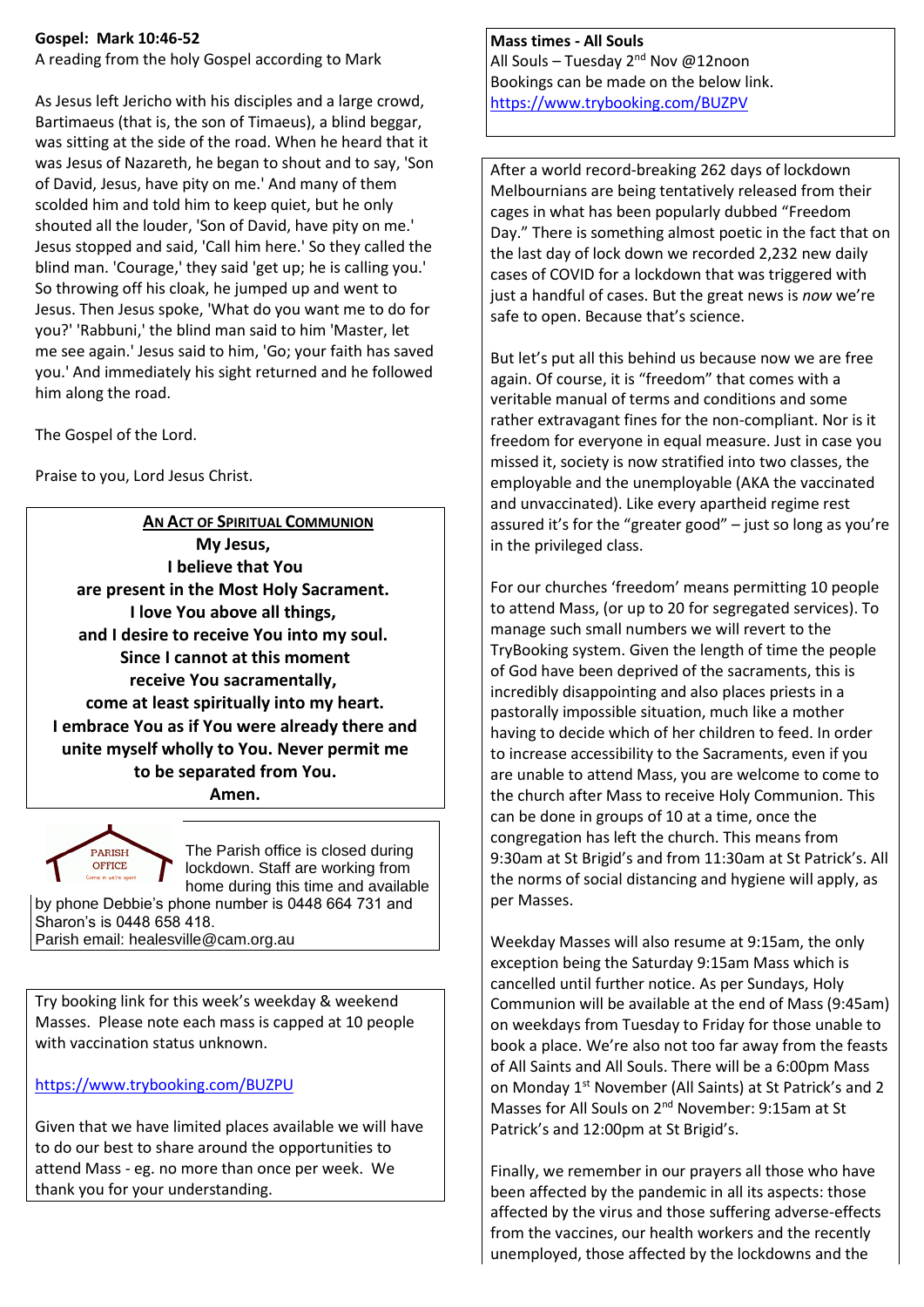mandates. This has been an incredibly distressing time for so many families and individuals. Our entire society seems to be quite traumatised; many are hanging on by a thread. Realistically as things open up we can also expect an increasing number of people to contract COVID, and already there are a number of parishioners affected by the virus. We hold them in our prayers. God hears the cry of the poor and the broken-hearted, and we pray Christ will bring his much-needed solace to a world in turmoil. Our Lady assures us that in the end her Immaculate Heart will triumph, and with renewed confidence in her intercession we entrust our cause to her.

Yours in Christ,

Fr Francis Denton

#### **From ABp Peter Comensoli:**

Every session of the Second Vatican Council began with the prayer Adsumus, Sancte Spiritus, "We stand before You, Holy Spirit," This same prayer was invoked during the first Session of the Plenary Council, and I share it with you now…

*We stand before You, Holy Spirit, as we gather together in Your name. With You alone to guide us, make Yourself at home in our hearts; Teach us the way we must go and how we are to pursue it. We are weak and sinful; do not let us promote disorder. Do not let ignorance lead us down the wrong path nor partiality influence our actions. Let us find in You our unity so that we may journey together to eternal life and not stray from the way of truth and what is right. All this we ask of You, who are at work in every place and time, in the communion of the Father and the Son, forever and ever. Amen.*

### **Debbie's Thoughts**

I wrote last week about the constant tension in our lives between reality we can touch, and reality that we can't. Of all who have ever lived, ours is the generation that lives with super-extraordinary technology at our fingertips. We are the ones who are most likely to demand and find 'proof' of almost everything important to us, from the microscopic to whatever exists beyond our planet's boundaries. We can physically see that the earth is not flat because our companions have been carried into space to film the sight of our world as a globe spinning beneath them. We can argue proof after proof with clever debate. Yet, regardless of our capabilities to see what generations past could not, the knowledge that may fill our heads does little to satisfy the deepest yearnings we each experience within our depths. Like our ancestors before us, we, too, need hope. We, too, need faith. Many try their best to fill the void they cannot ignore with leisure, or alcohol, or by being as busy as they can, trying hard to resolve that tension between reality we can touch and reality that we somehow know exists but can't quite grasp. Thank God, we as a family of faith have been blessed with the priceless gift of simply turning our yearning hearts to the Lord, asking to be filled with his love. Somehow, we know that we can't seek proof, we are content to seek what we cannot see or touch with faith and trust. Why have we been so blessed? I can't answer that, but I know that we should simply say 'thank you' with all our hearts.

Can we control our own relationship with God? Interesting question! We can open ourselves more and more to his love, we can choose to be quiet, to ask for his touch, we can pray for direction, yet it is God who works miracles deep within us, and it is God who fills us, not the other way around. Most often we have no idea of how he is touching our hearts, we just feel the effects. Each of us is his much-loved creation, the individual work of his creative love. Some of us can read and retain volumes, others can't remember a jot. Some of us are great thinkers, some of us are great do-ers, some of us are great pray-ers, spending hours and hours on our knees. Many of us are not, and that is ok. We are each unique, and the way that God fills us and uses us suits his own purpose, his own plan, his own design. It is just right for us. We are who we are because he encourages us towards our potential according to his own secret, creative nurture. Our willingness to rest in him creates miracles within us. We don't need to control it. How can we? We can ask for specific gifts or talents, but it is completely God's choice as to what he does with us in the secrecy of our souls. Our role in our relationship with God is to open ourselves to his will, and to listen for his promptings.

I love the story of Jonah, who heard God speaking to him, telling him to go to the people of Ninevah and to stand on a soap box. God instructed Jonah to tell the people of a very large, very rough city to get over their evil behaviour, to quit all the stuff they were very happily indulging in, to repent, to say 'sorry' to God, and to live good lives from then on in. Sounds great on paper, or as a movie script for someone else to act in, but this is the impossible stuff that actually gets you beaten up! Jonah tried running from God, but he wound up asking himself the same question that others have faced over the centuries when God has asked them to do impossible things. If you try to hide from God, where is there to go? Where can you possibly hide when God's promptings empty you and fill you at the same time? Jonah let go, and let God, as they say, and thousands were converted. Billions more have heard his story, and have found inspiration in his struggle with God's will for him, as it is one of the most famous accounts in the Old Testament. Winding up in the belly of a whale and living to tell the tale is a feat that warrants a place in history. Our own story is not likely to be that dramatic! We may not have that big a job to do in God's service, but Jonah reflects the journey of each of us in God's service and in our own unfolding, complicated relationship with him. We may not like where we are being dragged at times, but it is not our role to resist, or to control God's will for us. It is our job to hold on and try to enjoy the ride.

I know for myself, the ultimate prayer for me, and I am not making this up, has come from deep within me at times when I have been totally cornered, and have turned to God with words right from my very guts. My prayer? No thees or thous, simply "are you nuts??????" I quote!